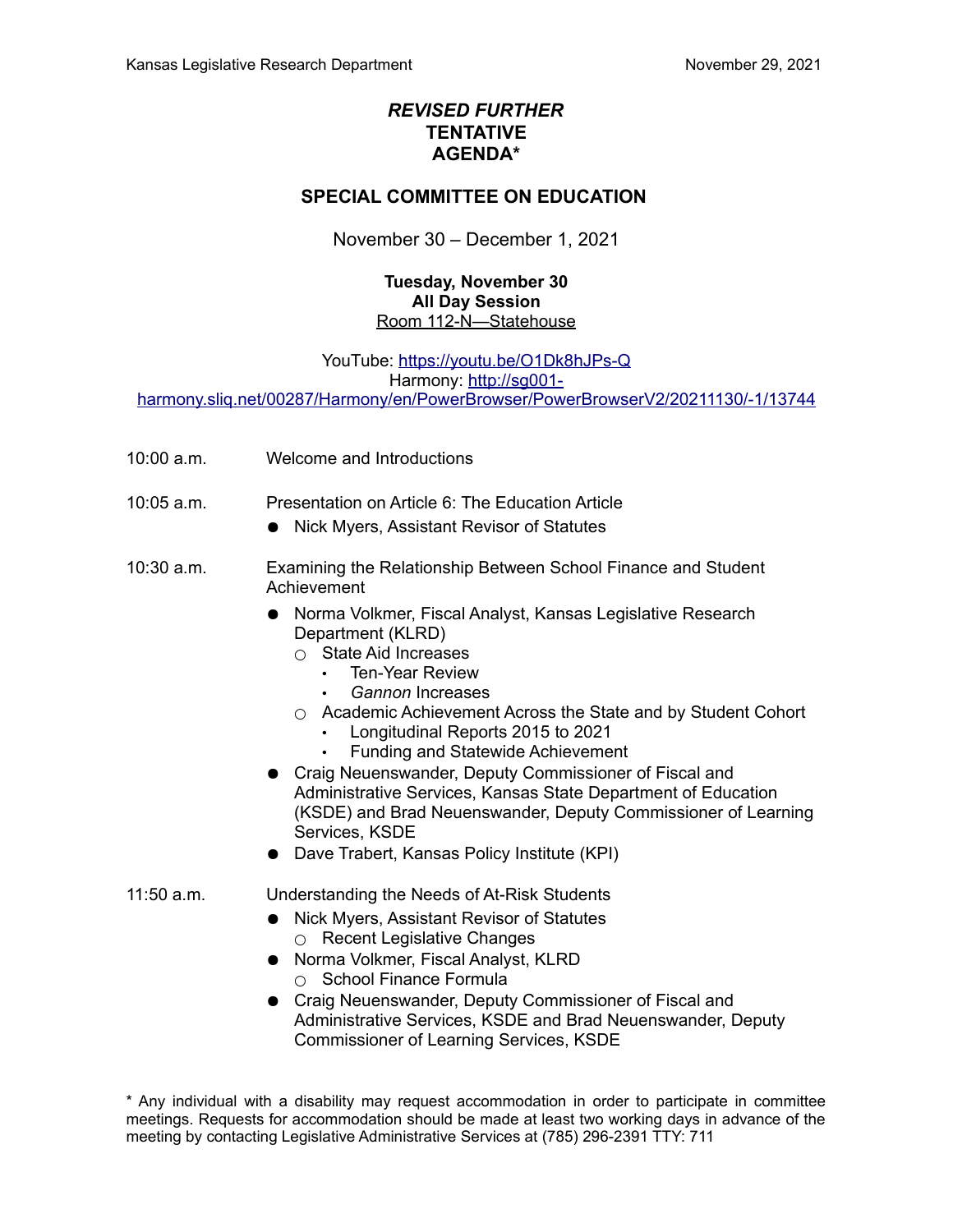| 12:20 p.m. | Lunch                                                                                                                                                                                                                                                                                                                                                                                               |
|------------|-----------------------------------------------------------------------------------------------------------------------------------------------------------------------------------------------------------------------------------------------------------------------------------------------------------------------------------------------------------------------------------------------------|
| 12:35 p.m. | Understanding the Student Needs Assessment and its Impact on Student<br>Achievement<br>Norma Volkmer, Fiscal Analyst, KLRD<br><b>Budget Process</b><br>$\circ$<br>Nick Myers, Assistant Revisor of Statutes<br>The Rose Capacities and Recent Legislation<br>$\bigcap$<br>Mark Tallman, Kansas Association of School Boards (KASB)<br>$\bullet$<br>Mike O'Neal, O'Neal Consulting, LLC<br>$\bullet$ |
| 1:30 p.m.  | <b>Examining Skills for Student Success Post-Graduation</b><br>Dr. Randy Watson, Commissioner of Education<br>Key Takeaways of the 50-Stop Success Tour<br>$\bigcirc$<br><b>Importance of Soft Skills</b><br>$\bigcirc$<br>Mike Gibson, Contractors Association<br>$\bullet$<br><b>Importance of Hard Skills</b><br>O                                                                               |
| 2:10 p.m.  | KSDE Rules and Regulations Changes and How Those Changes Impact<br><b>Student Achievement</b><br>• Norma Volkmer, Fiscal Analyst, KLRD<br>Jim Porter, Chair, State Board of Education<br><b>Committee Discussion on Regulations</b><br>$\bullet$                                                                                                                                                    |
| 2:45 p.m.  | Impact of COVID-19 on Student Achievement<br>Norma Volkmer, Fiscal Analyst, KLRD<br>$\bullet$<br><b>Learning Loss</b><br>$\circ$<br>Federal Funding for Supplemental Learning Opportunities<br>$\circ$<br>Representative Adam Thomas<br>Commissioner's Task Force Approved Expenditures for<br>$\bigcirc$<br><b>Supplemental Learning Opportunities</b>                                             |
| 3:15 p.m.  | Student Achievement Post-Graduation: The Cost of Remedial Learning<br>Justin Stowe, Legislative Post Auditor<br>Evaluating the Need for Developmental Education Courses<br>(Limited Scope)<br>Dr. Blake Flanders, President and Chief Executive Officer, Kansas<br><b>Board of Regents</b>                                                                                                          |
| 4:00 p.m.  | Adjourn                                                                                                                                                                                                                                                                                                                                                                                             |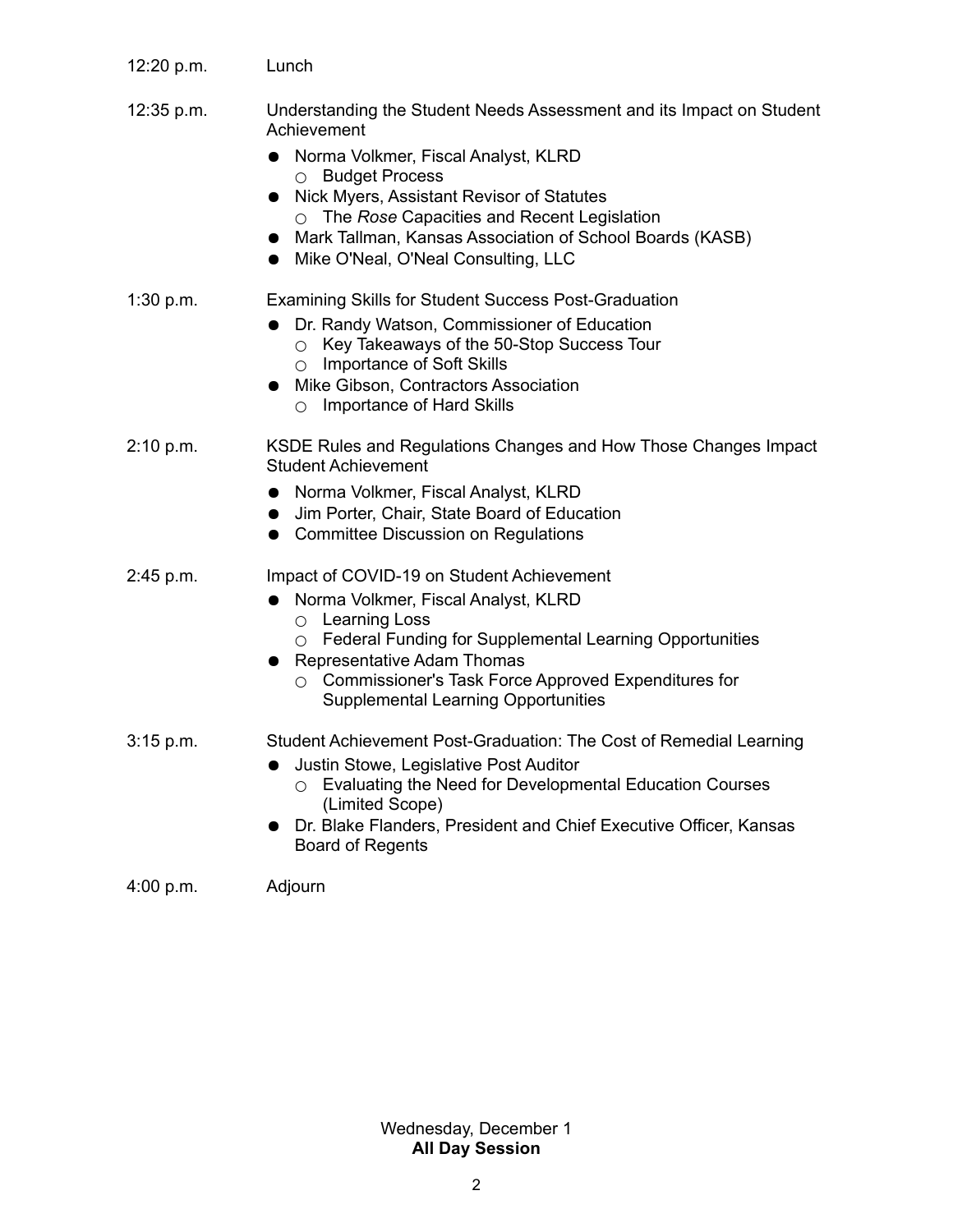## YouTube: [https://youtu.be/Njp4q\\_hMJPY](https://youtu.be/Njp4q_hMJPY) Harmony: [http://sg001-](http://sg001-harmony.sliq.net/00287/Harmony/en/PowerBrowser/PowerBrowserV2/20211201/-1/13745)

[harmony.sliq.net/00287/Harmony/en/PowerBrowser/PowerBrowserV2/20211201/-1/13745](http://sg001-harmony.sliq.net/00287/Harmony/en/PowerBrowser/PowerBrowserV2/20211201/-1/13745)

| 9:00 a.m.  | <b>Improving Student Achievement and Outcomes</b><br>Terrell Davis, Executive Director of Public Affairs and Special Projects,<br>USD 259 Wichita<br>• Dr. Renee Nugent, Superintendent, USD 409 Atchinson<br>• Dr. Anna Stubblefield, Superintendent, USD 500 Kansas City<br>Chuck Knapp, Jobs for America's Graduates - Kansas (written-only)<br>$\bullet$             |
|------------|--------------------------------------------------------------------------------------------------------------------------------------------------------------------------------------------------------------------------------------------------------------------------------------------------------------------------------------------------------------------------|
| 10:00 a.m. | <b>Contributing Factors Influencing Student Achievement</b><br>Is the application of Critical Race Theory finding its way into the<br>classroom?<br>• Ann Mah, State Board of Education<br>• Representative Patrick Penn<br>• Denise Roberts, private citizen<br>• Amy Thomas, private citizen<br>• Josiah Enyart, private citizen<br>• Dave Trabert, KPI (written-only) |
|            | <b>Improving Parent Partnerships</b><br>• Mark Tallman, KASB<br>• Tamara James, private citizen                                                                                                                                                                                                                                                                          |
|            | <b>Mental Health and Its Impact on Student Achievement</b><br>• Elaine Cluff, private citizen<br>• Linda Highland, private citizen<br>• Craig Neuenswander, Deputy Commissioner of Fiscal and<br>Administrative Services, KSDE                                                                                                                                           |
|            | <b>Impact of Masks on Student Achievement</b><br>• Lauren Watson, private citizen                                                                                                                                                                                                                                                                                        |
| 11:40 a.m. | 2021 HB 2134: Remote Learning and Quarantine<br>Nick Myers, Assistant Revisor of Statutes<br><b>Remote Learning Definitions</b><br><b>Quarantine Statutes</b><br>∩<br>• Craig Neuenswander, Deputy Commissioner of Fiscal and<br>Administrative Services, KSDE<br>Impact of HB 2134 on School Districts                                                                  |
| 12:10 p.m. | <b>Committee Discussion</b>                                                                                                                                                                                                                                                                                                                                              |
| 12:25 p.m. | Lunch                                                                                                                                                                                                                                                                                                                                                                    |

- 12:40 p.m. Recent Shifts in Educational Delivery Methods
	- Norma Volkmer, Fiscal Analyst, KLRD